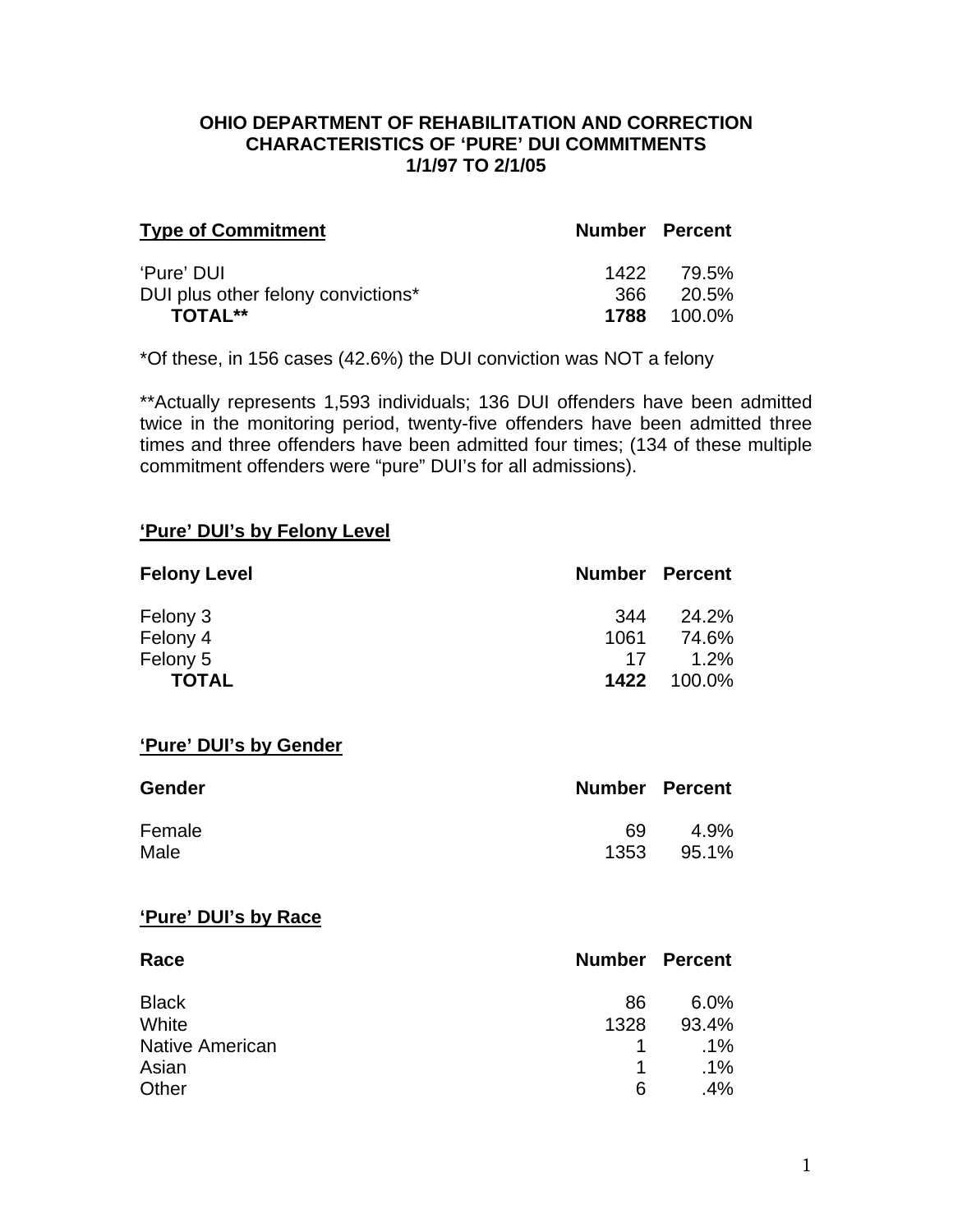# **'Pure' DUI's by Age at Commitment**

| <b>Age at Commitment</b> | <b>Number</b> | <b>Percent</b> |
|--------------------------|---------------|----------------|
| 25 and under             | 74            | 5.2%           |
| 26 to 30                 | 204           | 14.3%          |
| 31 to 35                 | 272           | 19.1%          |
| 36 to 40                 | 347           | 24.4%          |
| 41 to 45                 | 297           | 20.9%          |
| 46 to 50                 | 142           | 10.0%          |
| Over 50                  | 86            | 6.0%           |
|                          |               |                |

| Range = $19$ to $77$ | Median = $38$ |
|----------------------|---------------|
| Mean $= 37.9$        | Mode $= 38$   |

# **'Pure' DUI'S by Security Classification**

| <b>Security Level</b>                | <b>Number Percent</b> |        |
|--------------------------------------|-----------------------|--------|
| Level 1-A                            | 84                    | 5.9%   |
| Level 1-B                            | 1073                  | 75.5%  |
| Level 2                              | 156                   | 11.0%  |
| Level 3*                             | 108                   | 7.6%   |
| Level 4-B                            |                       | $.1\%$ |
| *Includes inmates still in reception |                       |        |

# **'Pure' DUI's by County of Commitment**

| <b>County of Commitment</b> | <b>Number</b> | <b>Percent</b> |
|-----------------------------|---------------|----------------|
| Cuyahoga                    | 108           | 7.6%           |
| Summit                      | 105           | 7.4%           |
| <b>Stark</b>                | 96            | 6.8%           |
| Hamilton                    | 83            | 5.8%           |
| Franklin                    | 76            | 5.3%           |
| Lorain                      | 70            | 4.9%           |
| Clermont                    | 58            | 4.1%           |
| <b>Butler</b>               | 55            | 3.9%           |
| Lake                        | 42            | 3.0%           |
| Portage                     | 35            | 2.5%           |
| Warren                      | 32            | 2.3%           |
| <b>All Other Counties</b>   | 662           | 46.6%          |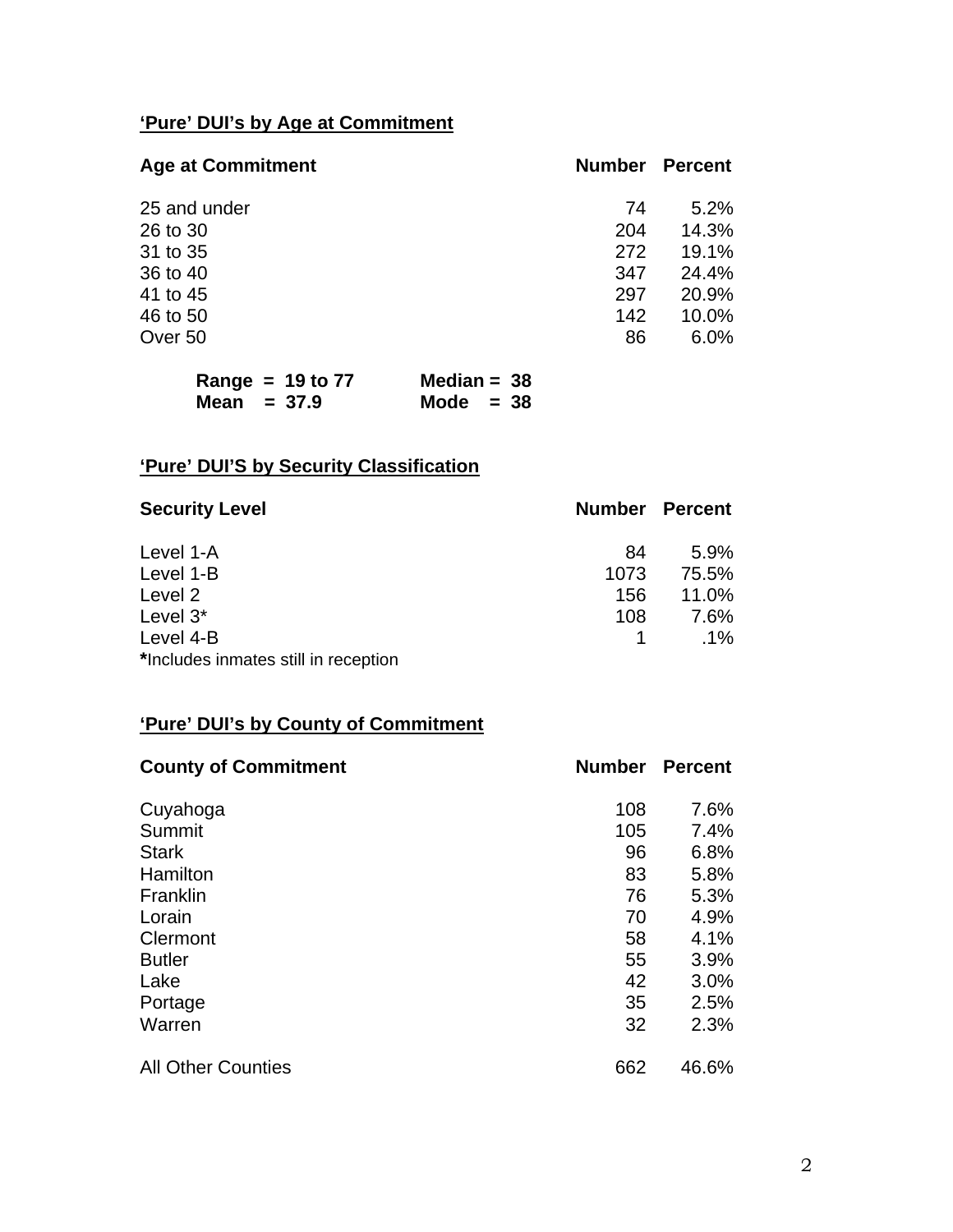## **'Pure' DUI's by Current Status**

| <b>Current Status</b>                  | <b>Number</b> | <b>Percent</b> |
|----------------------------------------|---------------|----------------|
| <b>Currently Incarcerated</b>          | 242           | 17.0%          |
| <b>Judicial Release</b>                | 229           | 16.1%          |
| <b>Released under PRC</b>              | 636           | 44.7%          |
| Released to Appeal Bond                | 5             | $.4\%$         |
| <b>Furlough (Transitional Control)</b> | 43            | 3.0%           |
| <b>Vacated Sentence</b>                | 10            | $.7\%$         |
| <b>Court Order</b>                     | 10            | $.7\%$         |
| Death of Inmate                        |               | .5%            |
| Released at Expiration of Prison Term* | 240           | 16.9%          |

\*Released without post-release control; of the 252 releases in 2004 and 2005, 149 were expiration of prison term (60.3%), compared with 41 inmates released onto PRC (twenty-nine of whom had successfully completed the IPP sentence reduction program).

#### **'Pure' DUI's by Length of Sentence (in months)**

| <b>Length of Sentence</b>           |     | <b>Number Percent</b> |
|-------------------------------------|-----|-----------------------|
| Two Months (mandatory sentence)     | -31 | 2.2%                  |
| Three to Six months                 | 196 | 13.8%                 |
| Seven to Eleven months              | 155 | 10.9%                 |
| Twelve months                       | 397 | 27.9%                 |
| Thirteen to Seventeen months        | 151 | 10.6%                 |
| Eighteen months                     | 120 | 8.4%                  |
| Nineteen to Twenty-four Months      | 174 | 12.2%                 |
| <b>Twenty-five to Thirty Months</b> | 76  | 5.3%                  |
| Thirty-one to Thirty-five Months    | 0   |                       |
| Thirty-six months                   | 70  | 4.9%                  |
| Forty-eight to Fifty-nine Months    | 35  | 2.5%                  |
| <b>Sixty Months</b>                 | 17  | 1.2%                  |
| 48. 41. .                           |     |                       |

| Mode   | $= 12$ months |
|--------|---------------|
| Median | $= 12$ months |

**Mean = 16.5 months**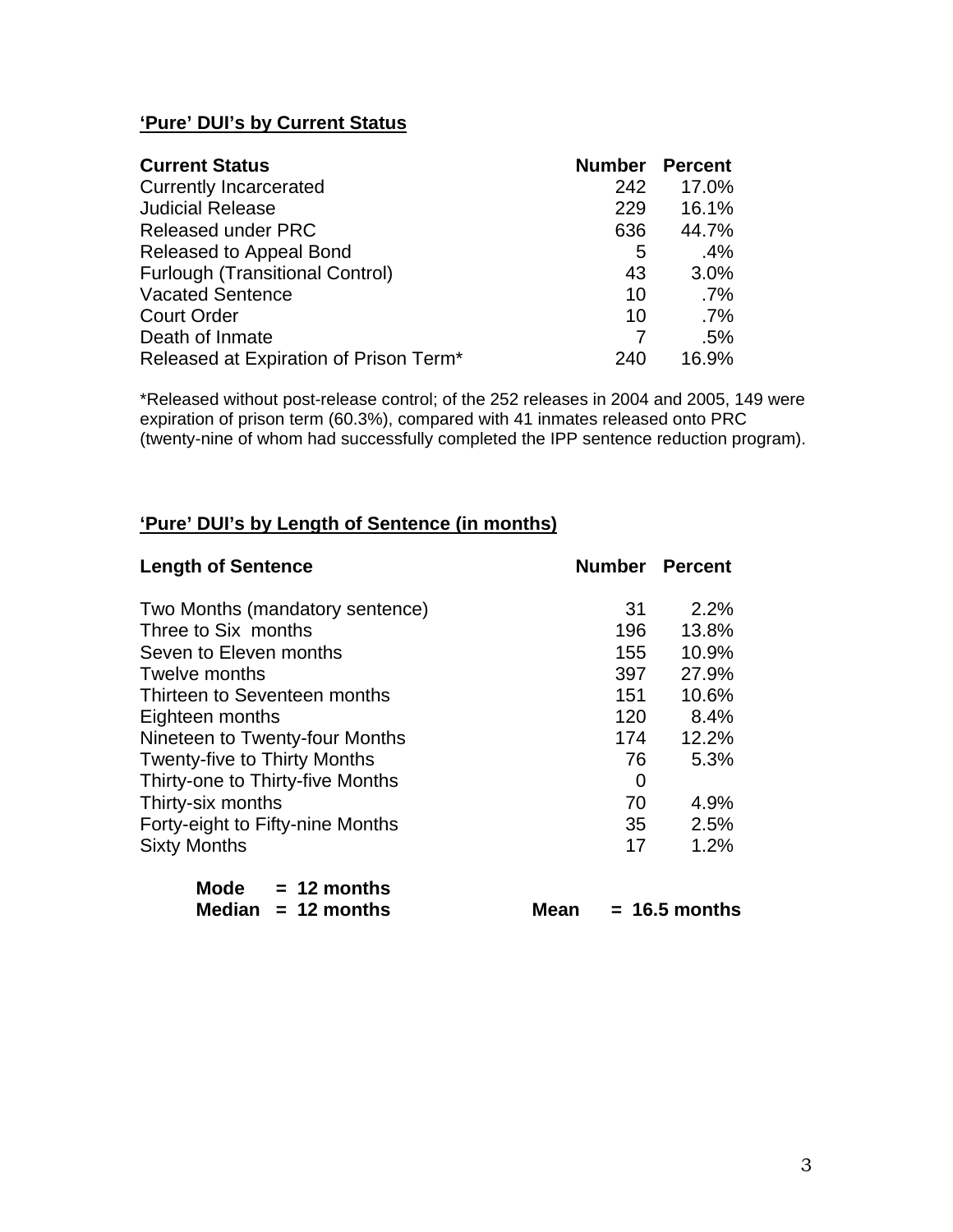## **'Pure' DUI's by Number of Prior Incarcerations**

| <b>Number of Prior Incarcerations</b> | <b>Number Percent</b> |          |
|---------------------------------------|-----------------------|----------|
| <b>None</b>                           | 843                   | 59.3%    |
| One                                   | 326                   | 22.9%    |
| Two                                   | 148                   | $10.4\%$ |
| Three or more                         | 105                   | 7.4%     |

## **'Pure' DUI's Currently Incarcerated by Parent Institution\* (2/1/05)**

|                                                    |                         |                | # in  |
|----------------------------------------------------|-------------------------|----------------|-------|
| <b>Institution</b>                                 | <b>Number</b>           | <b>Percent</b> | Camp  |
| <b>Allen Correctional Institution</b>              | 6                       | 2.5%           |       |
| <b>Belmont Correctional Institution</b>            | 5                       | 2.1%           | 1     |
| <b>Chillicothe Correctional Institution</b>        | 16                      | 6.6%           |       |
| <b>Corrections Reception Center</b>                | 10                      | 4.1%           |       |
| <b>Franklin Pre-Release Center</b>                 | 1                       | .4%            |       |
| <b>Grafton Correctional Institution</b>            | 4                       | 1.7%           |       |
| <b>Hocking Correctional Institution</b>            | $\overline{2}$          | .8%            |       |
| <b>Lake Erie Correctional Institution</b>          | $6\phantom{1}6$         | 2.5%           |       |
| <b>Lebanon Correctional Institution</b>            | 1                       | .4%            | 1     |
| <b>London Correctional Institution</b>             | 10                      | 4.1%           | 1     |
| <b>Lorain Correctional Institution</b>             | 10                      | 4.1%           |       |
| <b>Madison Correctional Institution</b>            | $\mathfrak{B}$          | 1.2%           |       |
| <b>Mansfield Correctional Institution</b>          | $\overline{2}$          | .8%            | 1     |
| <b>Marion Correctional Institution</b>             | 3                       | 1.2%           |       |
| <b>Noble Correctional Institution</b>              | $\overline{7}$          | 2.9%           |       |
| <b>North Central Correctional Institution</b>      | $\overline{7}$          | 2.9%           |       |
| <b>North Coast Correctional Treatment Facility</b> | 104                     | 42.9%          |       |
| <b>Northeast Pre-Release Center</b>                | 3                       | 1.2%           |       |
| Ohio Reformatory for Women                         | $\boldsymbol{9}$        | 3.7%           | $3^*$ |
| <b>Ohio State Penitentiary</b>                     | 3                       | 1.2%           | 3     |
| <b>Pickaway Correctional Institution</b>           | 18                      | 7.4%           |       |
| <b>Richland Correctional Institution</b>           | 5                       | 2.1%           |       |
| <b>Ross Correctional Institution</b>               | $\overline{\mathbf{4}}$ | 1.6%           | 3     |
| Southeastern Correctional Institution<br>$N = 242$ | 3                       | 1.2%           |       |
| *Camp Meridian                                     |                         |                |       |

\*Includes inmates out to court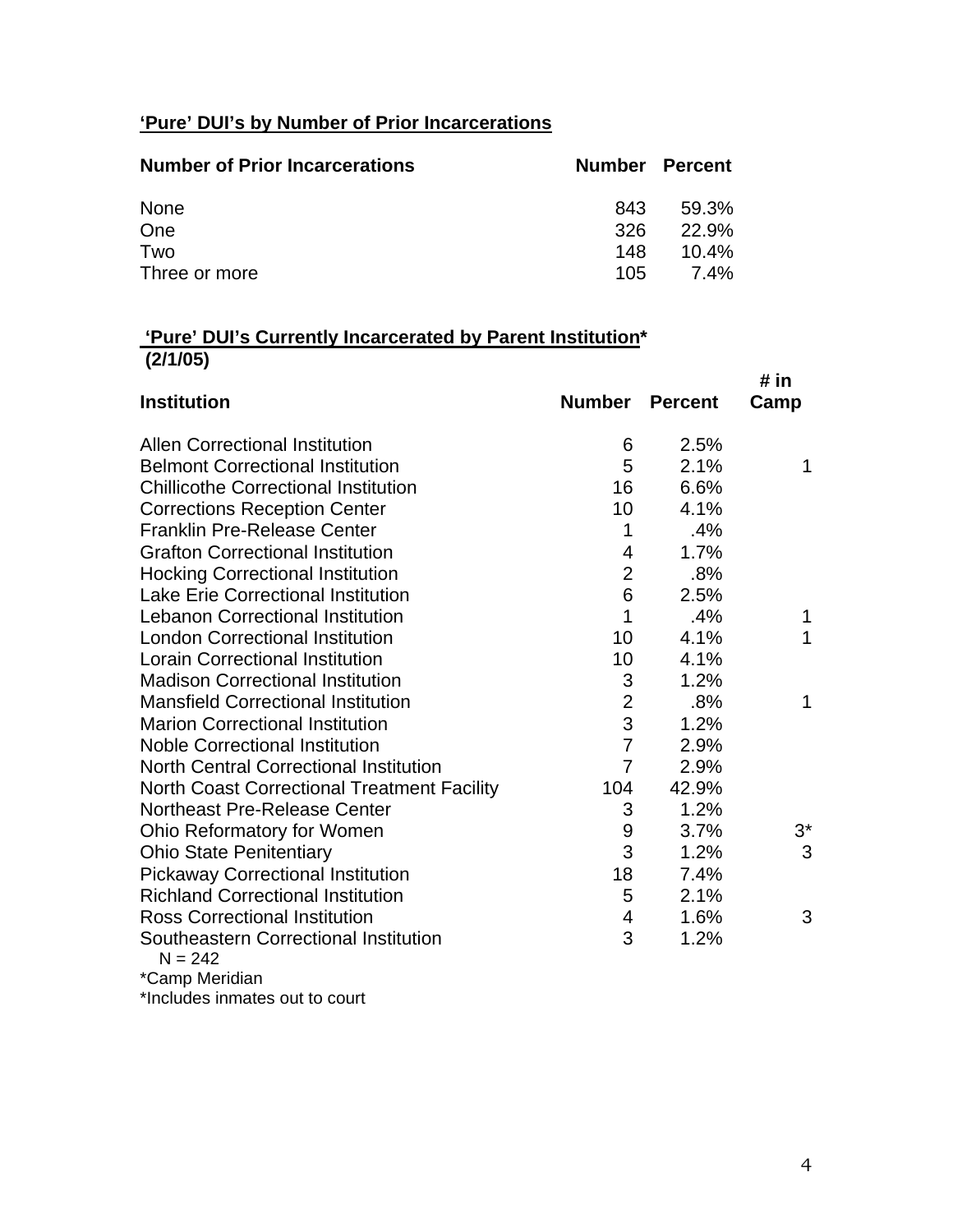## **'PURE' DUI OFFENDERS COMPARISON OF SELECTED RELEASE TYPES DEMOGRAPHICS AND TIME SERVED/TIME SAVED VARIABLES 2/1/05**

|                                                                                | <b>Release Types</b>        |                       |                                              |                             |                      |                        |                                                     |              |
|--------------------------------------------------------------------------------|-----------------------------|-----------------------|----------------------------------------------|-----------------------------|----------------------|------------------------|-----------------------------------------------------|--------------|
| <b>Variables</b>                                                               | Post-<br>Release<br>Control |                       | IPP with<br>Post-<br>Release<br>Control      |                             | Judicial<br>Release  |                        | Expiration<br>of Sentence<br>with No<br>Supervision |              |
|                                                                                | $\%$ *<br>N                 |                       | $\%$ *<br>N                                  |                             | $\%$ $*$<br>N        |                        | N                                                   | $%^*$        |
| <b>TOTAL</b>                                                                   | 414                         |                       | 220                                          |                             | 229                  |                        | 240                                                 |              |
| Race:<br>White<br>African-American<br><b>Native American</b><br>Asian<br>Other | 392<br>20<br>$\overline{2}$ | 94.7<br>4.8<br>$.5\,$ | 210<br>$\overline{7}$<br>1<br>$\overline{2}$ | 95.5<br>3.2<br>$.5\,$<br>.9 | 214<br>14<br>1       | 93.4<br>6.1<br>$\cdot$ | 224<br>16                                           | 93.3<br>6.7  |
| Gender:<br>Male<br>Female                                                      | 400<br>14                   | 96.6<br>3.4           | 220                                          | 100.0                       | 205<br>24            | 89.5<br>10.5           | 226<br>14                                           | 94.2<br>5.8  |
| Age:<br>Mean<br>Median<br>Mode                                                 | 37.6<br>37.0<br>36.0        |                       | 38.0<br>39.0<br>38.0**                       |                             | 37.0<br>37.0<br>38.0 |                        | 38.0<br>38.0<br>44.0                                |              |
| <b>Commitment County:</b><br>Major Urban**<br><b>All Others</b>                | 189<br>225                  | 45.7<br>54.3          | 72<br>148                                    | 33.7<br>66.3                | 71<br>158            | 31.0<br>69.0           | 96<br>144                                           | 40.0<br>60.0 |

\*Column totals = 100%

\*\*Cuyahoga, Franklin, Hamilton, Lucas, Montgomery, Stark and Summit

\*\*\*Multiple modes; lowest value is shown.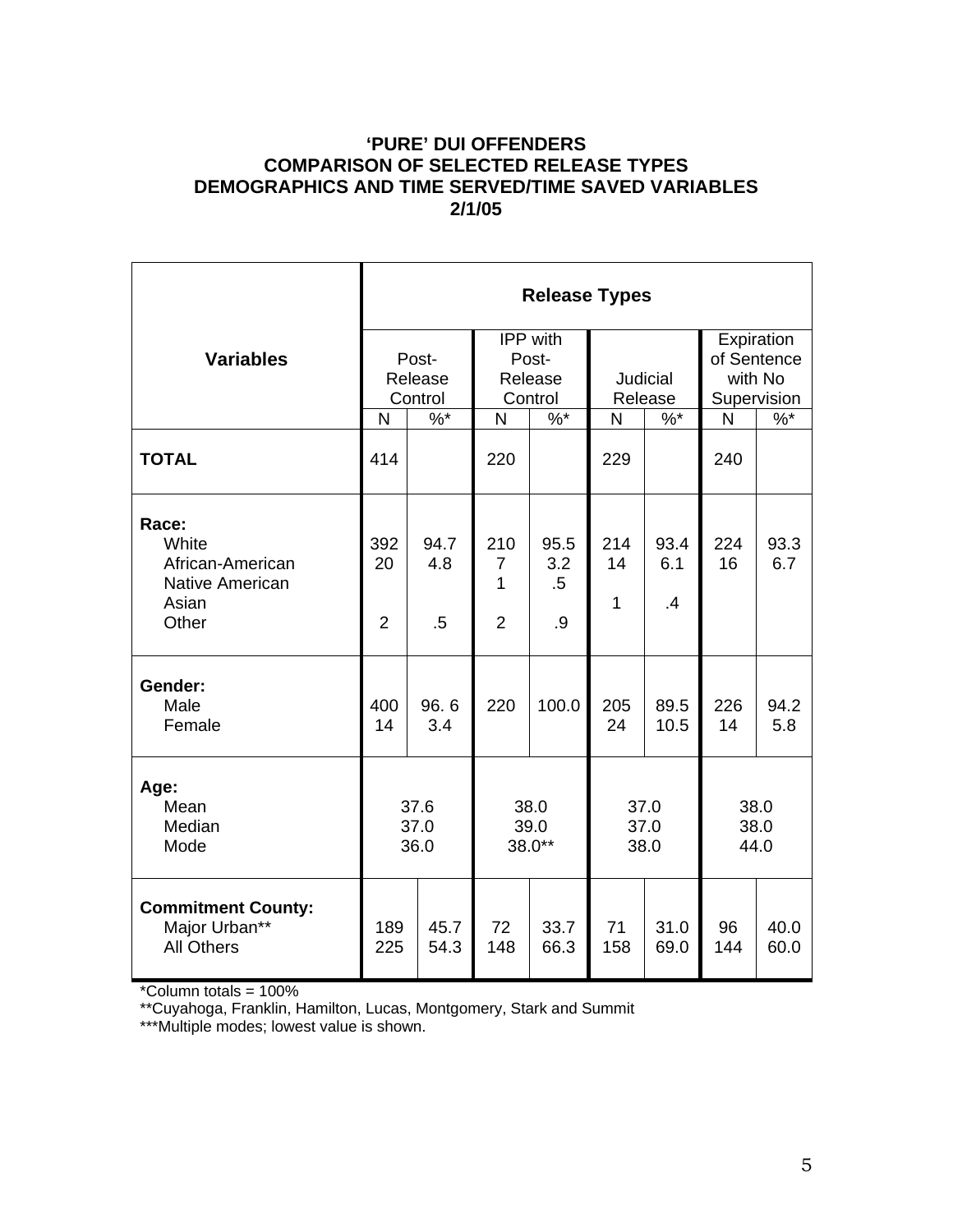|                                                                                       | <b>Release Types</b>   |                              |                                              |                            |                       |                            |                       |                            |  |
|---------------------------------------------------------------------------------------|------------------------|------------------------------|----------------------------------------------|----------------------------|-----------------------|----------------------------|-----------------------|----------------------------|--|
|                                                                                       | IPP with               |                              |                                              |                            |                       | <b>Expiration of</b>       |                       |                            |  |
| <b>Variables</b>                                                                      | Post-                  |                              | Post-                                        |                            |                       |                            |                       | Sentence                   |  |
|                                                                                       | Release                |                              | Release                                      |                            | Judicial              |                            | (with No              |                            |  |
|                                                                                       | Control                |                              | Control                                      |                            | Release               |                            | Supervision)          |                            |  |
|                                                                                       | N                      | $\%$ *                       | N                                            | $%$ *                      | N                     | $%^*$                      | N                     | $\%$                       |  |
| <b>Sentence Length</b><br>(Months):<br>Mean<br>Median<br>Mode                         |                        | 11.1<br>12.0<br>12.0         |                                              | 18.6<br>15.0<br>12.0       | 17.9<br>16.0<br>12.0  |                            | 13.6<br>12.0<br>12.0  |                            |  |
| <b>Number of Priors:</b><br>None<br>One<br>Two<br>Three or More                       | 226<br>100<br>43<br>45 | 54.6<br>24.2<br>10.4<br>10.9 | 146<br>55<br>15<br>$\overline{4}$            | 66.4<br>25.0<br>6.8<br>1.8 | 156<br>39<br>19<br>15 | 68.1<br>17.0<br>8.3<br>6.6 | 146<br>57<br>23<br>14 | 60.8<br>23.8<br>9.6<br>5.8 |  |
| <b>Time Served (Months):</b><br>Mean<br>Median<br>Mode                                | 8.6<br>7.8<br>$4.6**$  |                              | 5.8<br>5.0<br>4.8                            |                            | 5.0<br>3.4<br>2.3     |                            | 10.5<br>8.4<br>5.3    |                            |  |
| <b>Time Saved Through</b><br><b>Early Release (Months):</b><br>Mean<br>Median<br>Mode |                        | N/A                          | 12.3<br>11.7<br>9.5<br>7.5<br>9.2<br>$6.7**$ |                            | N/A                   |                            |                       |                            |  |

\*Column totals = 100%

\*\*Multiple modes; lowest value is shown